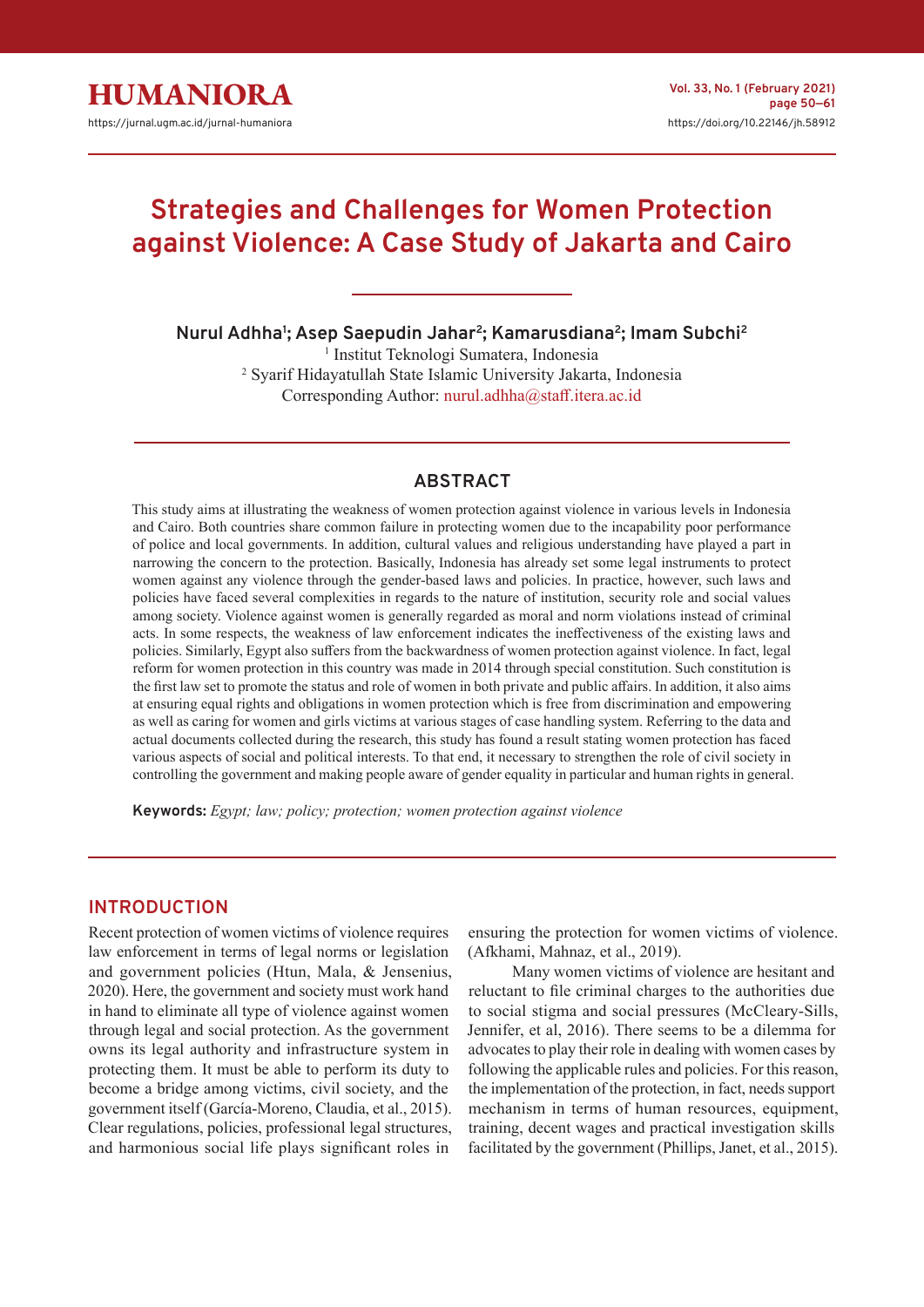The National Commission on Violence against Women in its 2020 Annual Records of Violence against Women reports the cases of violence against women increased by 729% in the last 12 years (from 2008-2019). (The National Commission on Violence against Women, 2020). This report shows that families in Indonesia do not successfully protect women. In addition, the 14% increase in the number of violence cases over the past six years proves that life expectancy of Indonesian women has declined.

On one hand, this number means the government's failure in protecting them. On the other hand, it indicates most of women victims do not have courage to speak up and file criminal charges. Therefore, the public is expected to urge the government and stakeholders to revise various policies to reduce the increasing number of crimes against women. The government for instance can start by establishing severe punishments for the perpetrators, preventing them to do the same mistakes, and supporting the implementation of recovery for all women victims in all aspects (Ellsberg, Mary, et al., 2015).

The Australian Department of Foreign Affairs and Trade (2017) mentions that women have been involved in all areas of Egyptian society, including government, business and civil society. However, social, cultural and religious barriers have continued to place considerable limits on their involvement. DFAT considers the majority of Egyptian women in Cairo, regardless of their religious and socioeconomic levels, have experienced social discrimination in long-standing traditional values and gender (Rateb, 2017). DFAT also claims the majority of Egyptian women in Cairo have faced a high risk of gender-based violence, including sexual abuses and domestic violence (Thomson Reuters Foundation, 2017).

Practically, women do not have the same opportunities as men, and they always face social discrimination. Threats to their physical security continue to occur in public spaces. Additionally, the legal aspects and traditional practices of Egyptian society also keep disadvantaging them in their family, social and economic life (Guimei, Maaly, et al., 2012). In general, domestic violence against women and girls spreads throughout Egypt and is perceived to be socially acceptable. A large number of women victims fail to report cases of violence due to the fact that Egypt's status of law demands severe challenge for victims to prove that their partner has hurt and abused them (Abozaid, 2020). Domestic violence in Egypt contains different spectrums, many of which are violence that forms long-term persecution (UK Home Office, 2019).

For these reason, this study will examine the strategies and challenges of recovery for women victims of violence in Indonesia and Egypt by analysing their legal rules and government policies. The author chooses the two countries as the main objects to compare them as countries with the largest Muslim populations in treating women. In addition, the two countries have also faced high discrimination against women. Cairo in fact, is one of the cities with the highest gender gap rates in Asia (UNDP, 2018)

This study is a qualitative research with empirical normative approach. It uses three primary data sources. The first one is qualitative data in terms of audio and visual materials, illustrating the experiences of six informants participating in this study. The author initially interviewed 3 Indonesian informans from two institutions, UPT-P2TP2A DKI Jakarta and Akara Perempuan. The author then conducted a field observation and interview with three informants: Muhammad Refzah Omar, S.H., M.H., an advocate and expert on women Rights at P2TP2A DKI Jakarta, Bahrul Ulum, S.Psi.S., a Psychologist at UPT P2TP2A DKI Jakarta and dr. Ratih Purwarini, M.Si. as founder of Akara Perempuan. The second primary data source is document for case reports and efforts to protect women victims of against violence in Indonesia and Rgypt. The third data source is the laws applied in both countries. To analyse the cases and present the data, the author uses descriptive analysis method.

The author adopts the Friedman's legal system to analyze the implementation of law on violence against women in Indonesian and Egyptian government policies through 3 (three) elements: legal structure, legal substance, and the legal culture (Lawrence, 1984). The legal structure for instance is a pattern that shows how the government implements laws and policies by considering formal provisions, and how the law enforcement officials implement of the legal process and real strategies to combat violence against women. Essentially, laws are set of the rules and procedures set by the legal actors and stakeholders. Policies for actions or actions with legal cultures are social and cultural conditions that affect the law enforcement and the implementation of policies to deal with violence against women (Lawrence, 1984). In view of the legal systems, the community will get understand how a series of legal rules and policies help support, promote, improve and achieve the government goals in reducing the number of violence cases against women through the implementation of recoveries (Mertokusumo, 1999).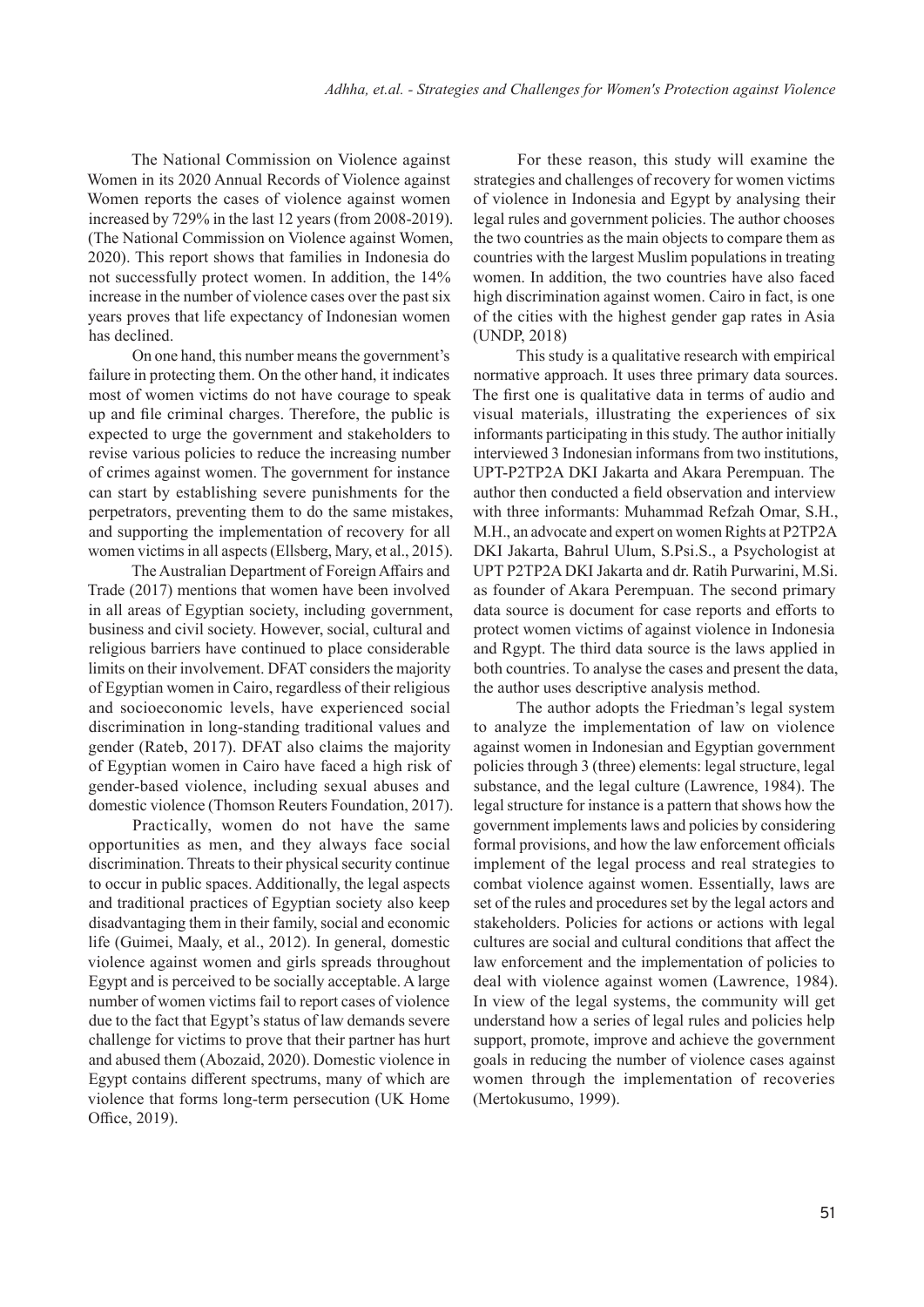## **FINDINGS AND DISCUSSION**

## **Violence against Women in Indonesia and Egypt**

Violence against women in Indonesia is one of the most extraordinary crimes (Eddyono, et al., 2015). Such crimes have continuously undermined women's rights to freedom and welfare. This never-ending case which has come with repressive and preventive controls from all elements including the government, the partner institutions, and the community demands immediate and ideal resolution. The data can only mean something after the victims speak up (Novisky, Meghan A., et al., 2015). This phenomenon indicates that violence against women is at an emergency level. Efforts made by all partieshave seemingly failed to enforce justice for the victims.

The Indonesian government through the National Commission on Violence against Women and its network of partners has recorded several processes and has resolved hundreds of thousands of cases of violence against women annually. (The National Commission on Violence against Women, 2019).

| Year | Number of<br>cases | Increasing<br>number of cases | <b>Most Cases</b> |
|------|--------------------|-------------------------------|-------------------|
| 2014 | 293,220            |                               | DV 68%            |
| 2015 | 321,752            | $1\%$                         | DV 69%            |
| 2016 | 259,150            |                               | DV 75%            |
| 2017 | 348,446            | $2\%$                         | DV 71%            |
| 2018 | 406,178            | $5\%$                         | DV 71%            |
| 2019 | 431,471            | 6%                            | DV 75%            |

**Table 1.** Cases of Violence against Women

The number of cases of violence against women in Indonesia have continuously and significantly increased. Therefore, it demands proper control and immediate action to break the chain. Domestic violence (DV) ranks the first place in the types of violence against women that happened from year to year. This shows families in Indonesia are not completely a safe place for women.

In 2017, the United Nations Beirut published a report on the Status of handling Violence against Women in several Islamic countries in the world. According to the report, thirteen of them have not made any laws or policies concerning violence against women. Of the thirteen, six countries do not even have any government policy strategies in handling such violence against women. The UN claims the dominant culture and religion in the countries do not make efforts or attempt to protect women victims of violence. Consequently, it has triggered a misunderstanding on norms and rules until now (The United Nation Beirut, 2017).

Referring to the data mentioned by the Economic and Social Commission for Western Asia (ESCWA) in 2016, the United Arab Emirates, Syrian Arab Republic, Qatar, Oman, Libya, and Kuwait) do not regulate and make legal policies to combat violence against women (ESCWA, 2016). This happens due to the influence of traditional cultures and religious doctrines that have been misunderstood by the community despite the fact that every country needs legal reform or government policy as an efforts to prevent and combat violence against women (Douki, Saida, et al., 2003). According to the author, the absence of constitutional reform or system is not in line with the Islamic teachings, encouraging humans to do good, help and protect one another. In fact, since the times of the Prophet, the Prophet himself directly acted as a mediator and judge to resolve cases of *'unf* and *shiqaq* that occurred between a married couple (Elghossain, Tatiana, et al., 2019). Egypt is one of the countries that has started supporting the existence of service provider institutions for women victims of violence (DFAT, 2017). In its 2019 State Policy and Information on women, the Egyptian government stated that the 2014 Egyptian Constitution stipulates equality for all citizens, but discrimination against Egyptian women is rampant and Egypt is still considered as one of the countries in the world with the highest level of gender gap (UNDP, 2018)

## **State Responsibility in the Protection of Women Victims of Violence**

The elimination of violence against women becomes the state responsibility and interest, and the priority of national policy. As it is one of the fundamental aspects to protect women's rights, all parties must take a part in ensuring that women would not become victims of violence in any way or by anyone (Wismayanti, Yanuar Farida, et al. 2019). To reach this goal, various political agendas in different countries have attempted to solve the issue on women protection over the years. They make sure that women's rights are seen as the main concern as they have signed and ratified UN treaties and conventions.

Therefore, the State is not only responsible for protecting women from violence but also creating a mechanism to prosecute and punish the perpetrators by applying an integrated criminal justice system for handling cases of violence against women. Some legal instruments have been set, including the Law No. 39/1999 on Human Rights j.o. the Law No. 26/2000 on Human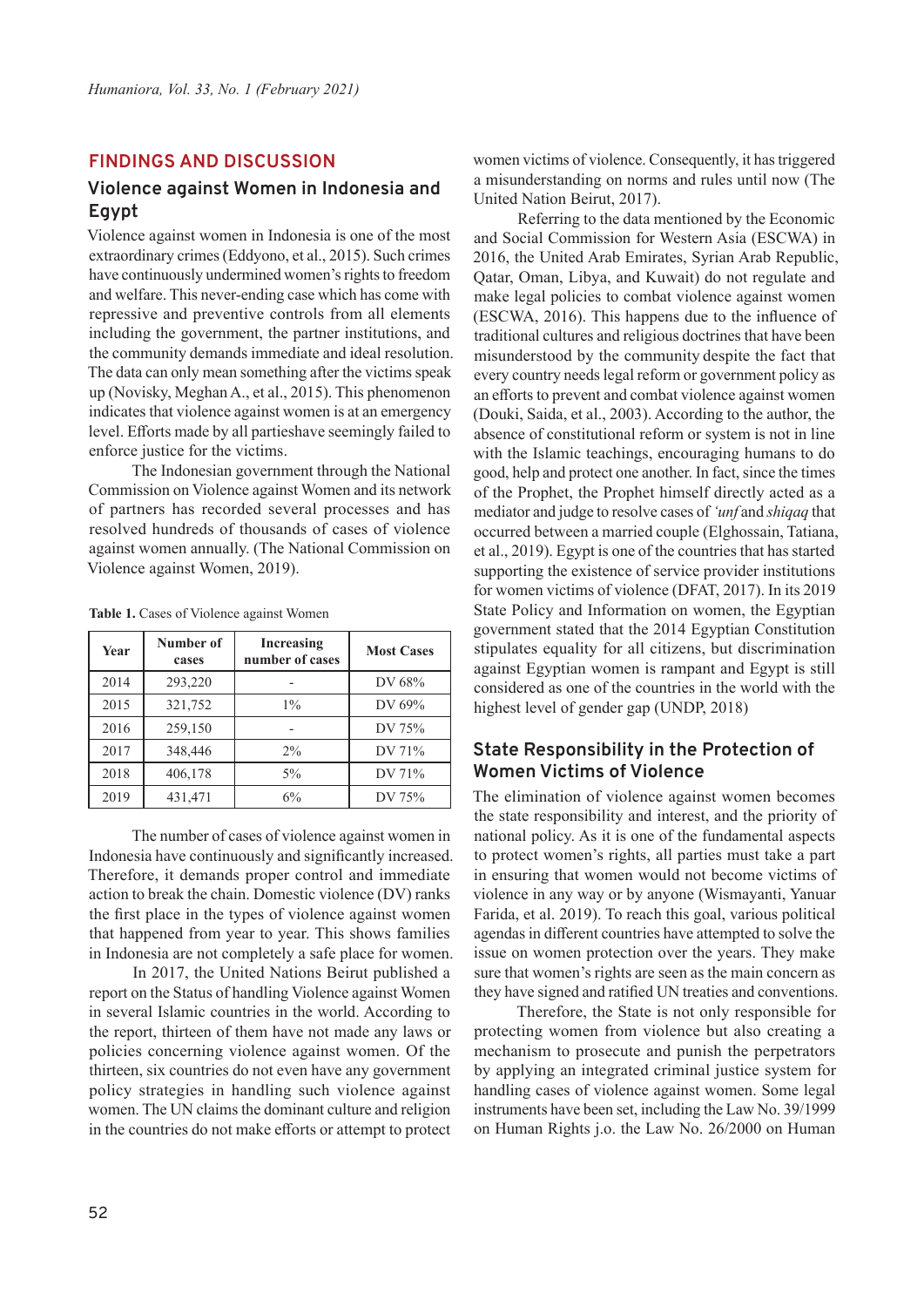Rights Courts, the Law No. 23/2004 on the Elimination of Domestic Violence, the Law No. 35/2014 concerning Amendment to the Law No. 23/2002 on Child Protection, the Law No. 31/2014 on Protection of Witnesses and Victims, the Government Regulation No. 4/2006 on the Treatment for the recovery of victims of domestic violence, the regulation of the Minister of Women Empowerment and Child Protection number 1/2010 on the minimum service standards of integrated services for women and children victims of violence (Adhha, 2020).

In this context, The Indonesian government has assigned The National Commission on Violence against Women to make efforts to prevent and combat violence against women through "Due Diligence Framework: State Accountability Framework for Eliminating Violence against Women" program since 2015 (Zarizana, 2015). The Commission has made five forms of efforts to resolve and eliminate violence against women: prevention, protection, investigation and prosecution, conviction and recovery (The National Commission on Violence against Women, 2017).

Like Indonesia, Egypt has also tried to provide legal instruments to protect women against violence. Article 11 of the 2014 Egyptian Constitution for example, mention that states that the State is committed to achieving equality between women and men in all areas of civil, political, economic, social and cultural rights following the provisions of this Constitution. In addition, it is also committed to taking the necessary steps to ensure the proper representation of women in houses of parliament, according to the law. It gives women their right to hold public office and high management positions in the state, and to have promotion in judicial bodies without discrimination. Further, it is committed to protecting women from all types of violence and ensuring women empowerment to manage and deal with their duties to their family and job. It guarantees care and protection for mothers and children, women who work for a living, older woman, and women who are in need (the 2014 Egyptian Constitution). In the past, Egypt did not have any legislation or legal reform specifically giving concern to violence against women (Law on Violence against women). However, in 2014 the Egyptian Government issued a national scale strategy to combat violence against women which has run from 2015 to 2020.

# **The Implementation of Protection as the Law Enforcement and the Policy Realisation**

Protection for women victims in Indonesia is carried

out in an integrated manner across sectors at the central, provincial and district/city levels. The fundamental protection of women is not limited to the conviction of perpetrators, but also includes the following aspects, (1) prevention, (2) protection, (3) investigation and prosecution, (4) punishment, and (5) recovery. As stipulated in the positive laws in Indonesia, particularly the law No. 23/2004 on the Elimination of Domestic Violence. As the victims of violence, women have the right to gain long-term protection for recovery (curative effort), or temporary protection (preventive effort). Regulations to protect women and restore their right as victims of violence in a corrective manner have been pursued by several parties that have interest and responsibility, although they are not well implemented. The Law on the Elimination of Domestic Violence underline the implementation of protection for women victims of violence is carried out by government agencies, local governments, and social institutions according to their respective duties and functions. They have to provide the facilities needed for their recovery (Adhha, 2019).

The restoration of women's right as victims of violence is a form of upholding the principles of human rights. To that end, the government at the central level has formed an independent institution known as the National Commission on Violence against Women under the Presidential Decree No. 181/1998, on 9 October 1998. This decree is reinforced by the Presidential Decree No. 65/2005. To support and encourage the implementation of the recovery of women as victims of violence, this independent institution has an integrated technical service unit formed by the government, local governments, communities, non-governmental organizations, donor agencies and other institutions. The service unit can be in term of Integrated Service Centre for the Empowerment of Women and Children (*Pusat Pelayanan Terpadu Pemberdayaan Perempuan dan Anak*/P2TP2A) located in a province, regency, city and district or a similar institution that has the same function and role.

This technical service unit can consult with the ministries in charge of Women Empowerment and Child Protection by first coordinating with its regional work units or other units that handle women empowerment and child protection in the regions and communities around the world. Businessmen, academicians, and other professional groups are also involved in the implementation of women empowerment and child protection system (Articles 18, 19, and 20, the Regulation of the Minister of State for Women Empowerment and Child Protection, number 6/2015 on the Women Empowerment and Child Protection System).

Omar' (2019) mentions women victims of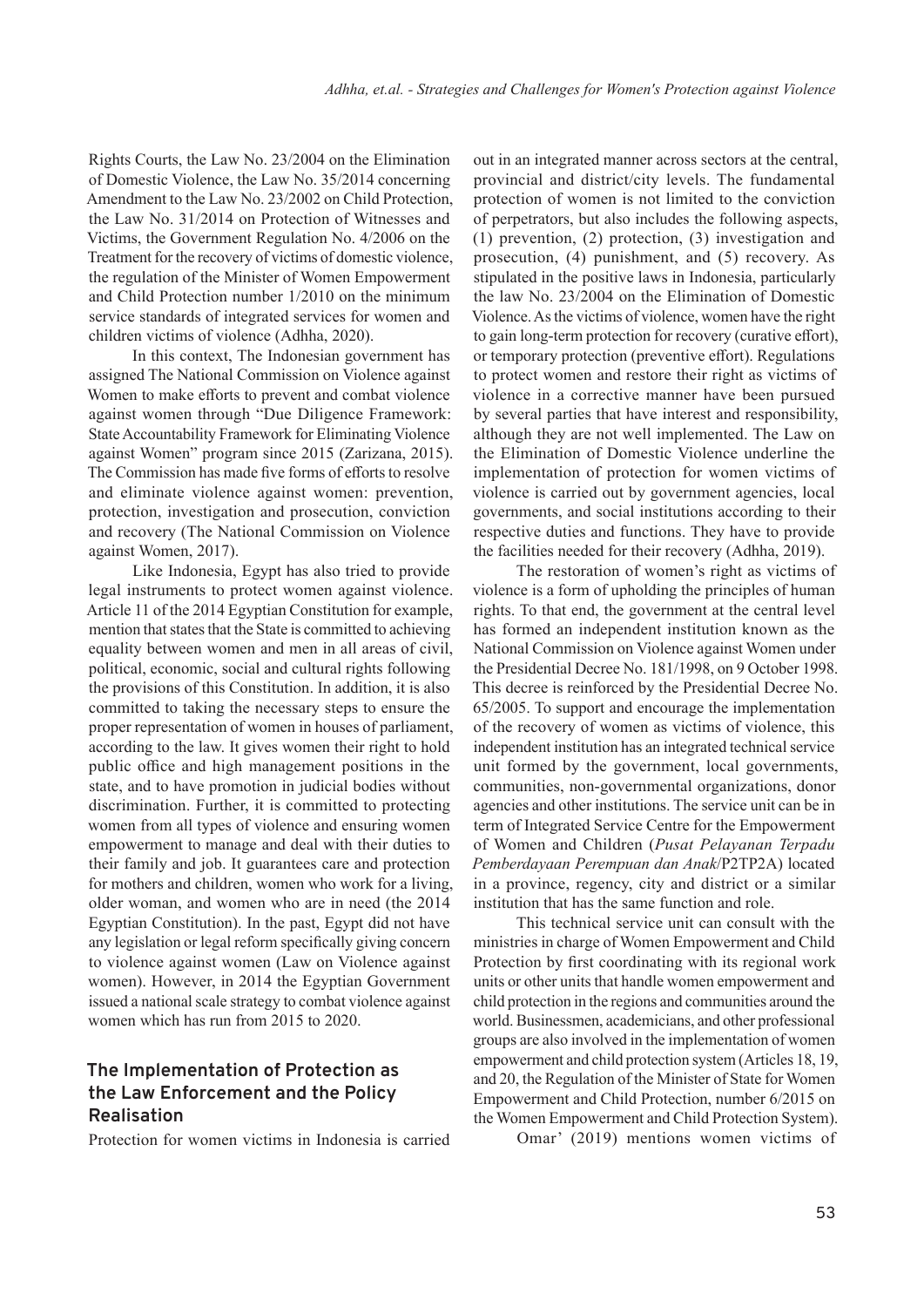violence must get full protection. The five stages of intervention (prevention, protection, investigation and prosecution, punishment and recovery) that have been mandated by the law are carried out hand in hand by the government through the Integrated Service Centre for the Empowerment of Women and Children and the community through The National Commission on Violence against Women**.** Here the Integrated Service Centre for the Empowerment of Women and Children is a technical implementation unit for victim empowerment and service established by the government under the government policies for each province in Indonesia.

The Jakarta Government has established Integrated Service Centre for the Empowerment of Women and Children under the Governor decree No. 64/2004 on the Establishment of Organization for Empowerment of Women and Children Protection in Jakarta (Adhha, 2020). Figure 1 illustrates the implementation of the five stages of intervention for protecting women victims of violence.

In the meantime, Egypt is one of the countries in the Islamic world that does not have any laws or *legal reforms* specifically designed to eliminate violence against women (*the Law on Violence Against Women*). However, the Egyptian government continues to pursue strategic policies to combat such violence on a national scale. (United Nation Beirut, 2017). In 2001, the Legislative Committee of the Egyptian National Council for Women, abbreviated as NCW, established the Office of Ombudsperson which is assigned to assist women victims of violence in counselling, legal assistance, and healthcare referrals as post-traumatic protection facilities (UNDP, 2018).

The Office of Ombudsperson also promotes gives legal awareness to women and victims of their rights as stated in the law and the Constitution: the Egyptian Criminal Code No. 6/1998 (*the Penal Code and Law No.6/1998).* In addition, it also provides a hotline that can be accessed by women victims or the community and their families to make and report complaints about any violence. By receiving reports from the hotline, it can easily reach victims and assist them in solving their cases including violence-related cases to gender-based discrimination, inheritance and other family issues. Further, it also bridges cooperation with the Egyptian Ministry of Social Solidarity to refer women to shelters or safe places to give them accommodations as violence victims. In doing so, it coordinated with the Egyptian Ministry of Transportation and Housing (Fahmy, 1999).

Regarding the recovery of women victims of violence, the NCW, in coordination with the House of Ombudsperson formulates three significant strategies Ombudsperson (Adel, 2015),

- 1. Prevention, which is related to education, awareness-raising, and legal review
- 2. Protection, which involves raising awareness of the law, updating laws, and encouraging women to report violations
- 3. Interventions related to the provision of psychological services, health services, religious services, and housing for women
- 4. Prosecution and litigation, which includes developing a preventive action mechanism and referral system to protect women victims of violence.



**Figure 1.** The implementation of violence victims protection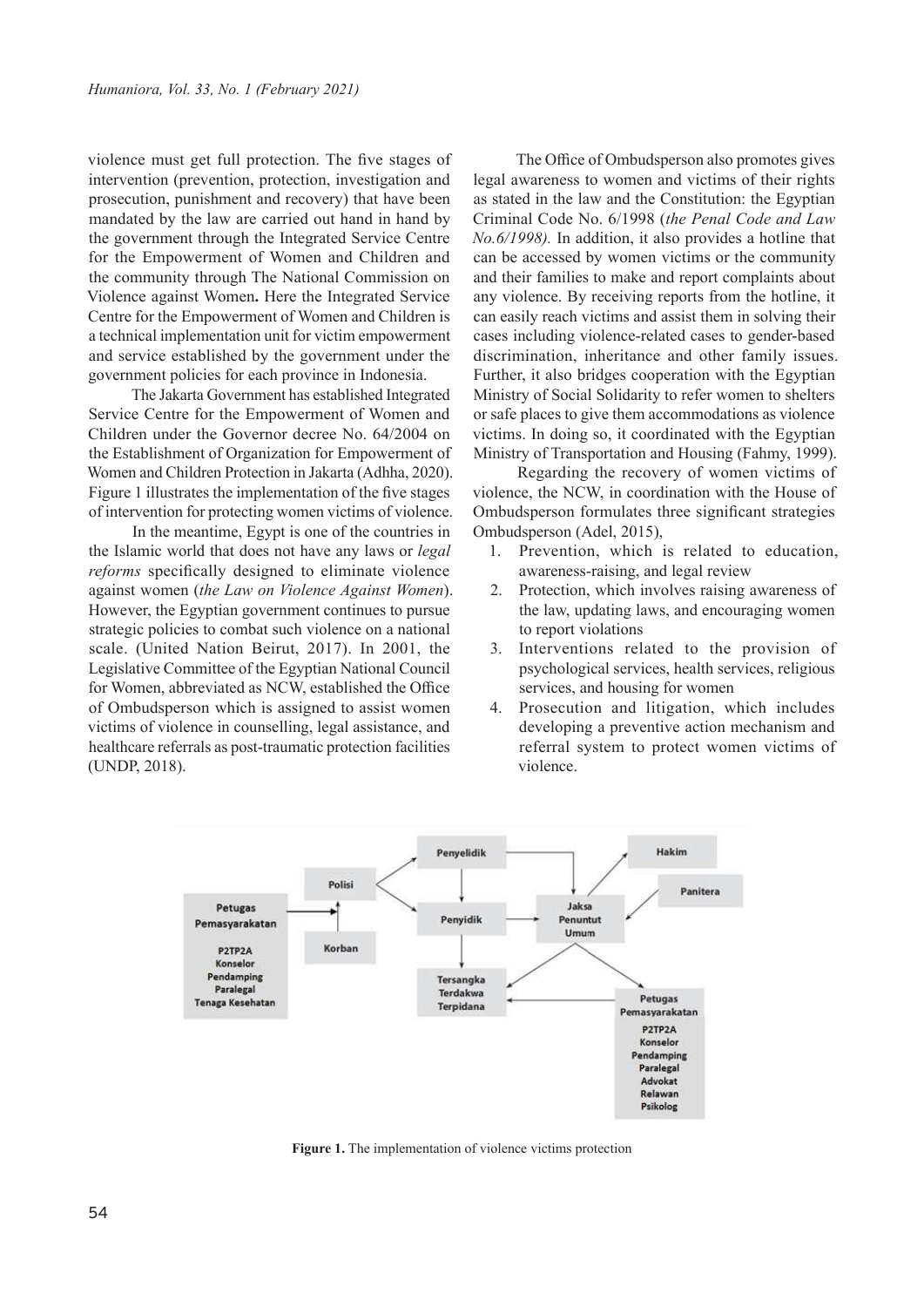To improve protection for women victims of violence, the Egyptian government has also established *the El-Nadeem Centre for the Rehabilitation of Victims of Violence and Torture* (UK Home Office, 2019). As the implementation Strategy framework, the NCW developed draft legislation. In June 2018, it submitted a new legislation on the Family Law to the Council of Ministers, which provides a contemporary vision on the provisions and substantive aspects of the Law No. 25/1920 and the Law no. 25/1929 and the amendments in order to eliminate all types of violence against women in Egypt. In addition, the NCW has also proposesed amendments to the procedural aspects of the civil law (Personal Status Codes 1920, 1985, 2000, and 2004). In the Previous year, Egypt also prepared a National Strategy for the 2015- 2020 population, which aims at addressing the increasing population growth rates by improving family planning and reproductive health services. This policy helps realise the government's goal in increasing the use of reproductive techniques and paying particular attention to family planning and reproductive health programs in rural areas. (El-Nimr, Ahmed, et al., 2020).

The National Council for Childhood and Motherhood of Egypt has also developed a National Strategy for Children and Mothers (2017-2030) and an Action Plan (2017-2021), which confirms the government's commitment to fighting violence against children, particularly in dealing with early marriage and female genital cutting. This action is taken under the command of the Ministry of Home Affairs which has specifically formed a unit to eliminate violence against women. As a form of support for women victims of violence in legal service, the Egyptian Public Prosecution Office has prepared an action plan and training for all members of the Public Prosecutors to combat any violence against women. There are 1,000 public prosecutors who join several workshops conducted in collaboration with the NCW. In response to this, the Ministry of Justice has immediately established the Department of the Elimination of Violence against Women, which aims at enforcing the laws related to the protection of women. The department will provide training for about 1,000 judges to be ready to deal with cases of violence against women and girls. The protocol on inter-ministerial cooperation is manifested under the collaboration with the National Council for Women (NCW).

The Egyptian Ministry of Health has issued guidelines for health services in dealing with genderbased violence against women to support the health sector. It has conducted medical training for doctors in collaboration with the United Nations Population Fund

(UNFPA). To date, the Ministry has trained more than 1,000 doctors and has offered medical delivery aids to GBV (Gender Based Violence) survivors. In collaboration with UNFPA, the Ministry has trained health workers who provide services to women victims of violence in 440 hospitals across provinces in Egypt.

Additionally, the Egyptian government has also provided religious services appointing five hundred female Muslim preachers at the national level to assist victims in raising awareness about the status of women in Islam and to fight violence against them. Further, the NCW has also bridged cooperation with al-Azhar, *the Ministry of Awqaf* (the Ministry of Religious Affairs) and three Cairo churches to train 657 female preachers, nuns and church workers from Cairo, Minya, Aswan, Luxor, Assiut, and Sohag. Such training is intended to educate them in mentoring, counselling, and communication with women victims to increase their awareness and give them positive messages on social and gender issues (National Council for Women, 2015).

## **Challenges for The Protection of Women Victims of Violence**

All state institutions have a responsibility to support and implement the protection process for women victims of violence. The institutions must be able to position themselves as reliable places for the community, particularly for women victims and their families who attempt to solve their problems and refer to the justice systems and protection (Michau, Lori, et al., 2015). The women victims and their families highly expect competent authorities. With their adequate competency, the reporting cases will accordingly increase each year.

The National Commission on Violence against Women is a national scale human right institution that advocates victims with protection services through the Complaints about Referral Unit. The unit is mainly designed to provide education on violence against women. It can become a complaint center for victims by referring to necessary service providers. In addition, it also connects the service providers with the victims. According to it record, it has received around 1000 cases from direct visit, telephone, email, fax mail, and social media. Sadly, the reports from women victims are dominated by complaints about their obstacles during the legal process. The other complaints are related to their dismissed cases, claims on unrecovered victims, and the impunity of prepators during the legal process. There has even been evidence the police or other agencies did not receive their reports. Despite the fact that the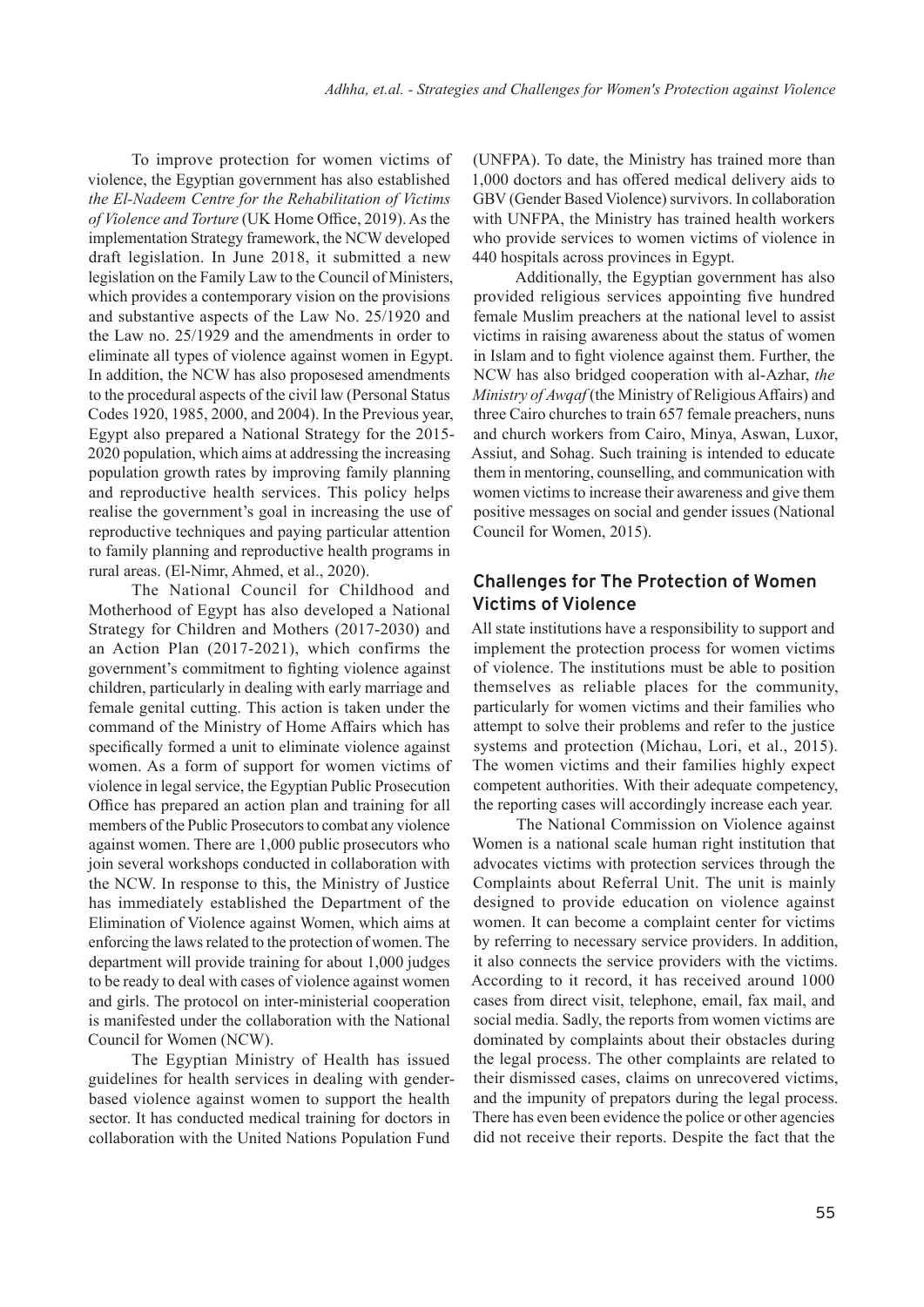victims need answers in the legal process, the deadlock in this legal process show theabsence and ignorance of the government in handling gender-based violence in accordance with the gender perspective paradigm (The National Commission on Violence against Women, 2019).

In some cases, some women have experienced a serious discrimination. Victim S, who is assisted by a volunteer advocate from Akara Perempuan claims that she is a victim of domestic violence. She was beaten by her husband, a police officer. S has faced difficulties when she complained about her husband to the local *Propam Police* and a team in Special Service Room. During the legal process, the public prosecutors even secretly contacted S intending to urge her to retract her complaints and annul criminal charge against her husband's violence. This is not an ordinary domestic violence case anymore as it is turn into a political case. In another case, the perpetrator is a member of the law enforcement apparatus. This case has brought a profound impact on the police institution and concerns to the local community. Based on The victim's statement, which is obtained from an interview with dr. Ratih the founder of Akara Perempuan at 8.00 pm in Serpong on Thursday, February 28, 2019, Ratih mentions that when receiving victim S's confession, she did not call herself as a medical worker from Akara Perempuan, but as a friend of the victim who indirectly acted as the victim's companion. As a result, the victim felt safer and more comfortable in sharing her case. Referring to this case, the formal criminal law is said to not comprehensively regulate the rights of victims in regards with criminal acts, and Article 54 and Article 57 of the Criminal Codes seem to pay less attention to the victims. Further, the paradigm in the integrated criminal justice system has been implemented and regards women victims of violence as subjects who need to be heard and become the main focus in every case completion. In practice, however, their cases are not treated properly. It is in line with what Friedman mentions, that the theory of law enforcement is closely related with legal culture and legal structure. In other words, the law enforcement is said to not work as it is assosiated with the legal substance that requires competent and reciprocal legal culture and structure. This theory draws a conclusion saying the reason the implementation of the integrated criminal justice system in Indonesia does not optimally work is because the legal substance regulating the handling of women violence cases (formulations of norms) is gender bias. In addition, the legal culture show the social reality of a nation which is determined by feudal-patriarchal cultures results in the widely accepted perception claiming women's violence cases as a result of

their position (*raison de etre*). Such perception causes the increasing number of cases of violence against women, either as a perpetrator or a victim. Here the legal structure must be able to hendle the cases. Practically this condition happens during the Police Investigation process in which the questions frequently intimidate the victims. It gets even worse when women victims report some abuse or violence, the police tend to slowly respond to them or even ignore the SOP of stated in Criminal Code. Suffice to say, the role of criminal laws is materially and formally absent from protecting women from violence.

Another case is narrated by victim M who has been physically and psychologically abused by her partner. They live together and have children in illegal relationship. According to the Technical Implementation Unit at Integrated Service Centre for the Empowerment of Women and Children Jakarta, the police who received M's complaint report did not show proper service in handling her case. In addition, the perpetrator is only sentenced to a four month probation, without detention, as the case is considered as minor crime and M is not the legal wife of the perpetrator. This legal treatment approach has given negative impact on the victim to quickly recover, and even deteriorate the victim's psychological condition.

 The chronology of violence experienced by victim S is obtained from an interview with a researcher and the psychologist at Integrated Service Centre for the Empowerment of Women and Children Jakarta, Bahrul Ulum, S.Psi., at 9.00 am on Tuesday, April 9, 2019 in his office. He argues that the law enforcement mechanism among security forces frequently perceives and mistreats cases ofviolence against women at the investigation stage. When it comes to women as victims, the concept of victim blaming is directly addressed to them to seriously show evidence that their position here does not indicate to take personal adventage for their own interests (for those who do not have legal marriage). In this category, the law enforcement among security forces does not put women protection as the priority concern, but it tends to place them as the objects and victims.

One of the victims' entirely detrimental obstacles is inadequate preventive protection measure that result in the acts of violence as experienced by victim A who is ten years old. She was referred to a childcare institution in Jakarta and got abuse again atthe institution. This information is obtained from an interview with an expert at the Integrated Service Centre for the Empowerment of Women and Children Jakarta, Mohammad Reza Omar, S.H., M.H., at 10.30 am on April 4, 2019.

According to the psychologists at The Technical Implementation Unit from the Integrated Service Centre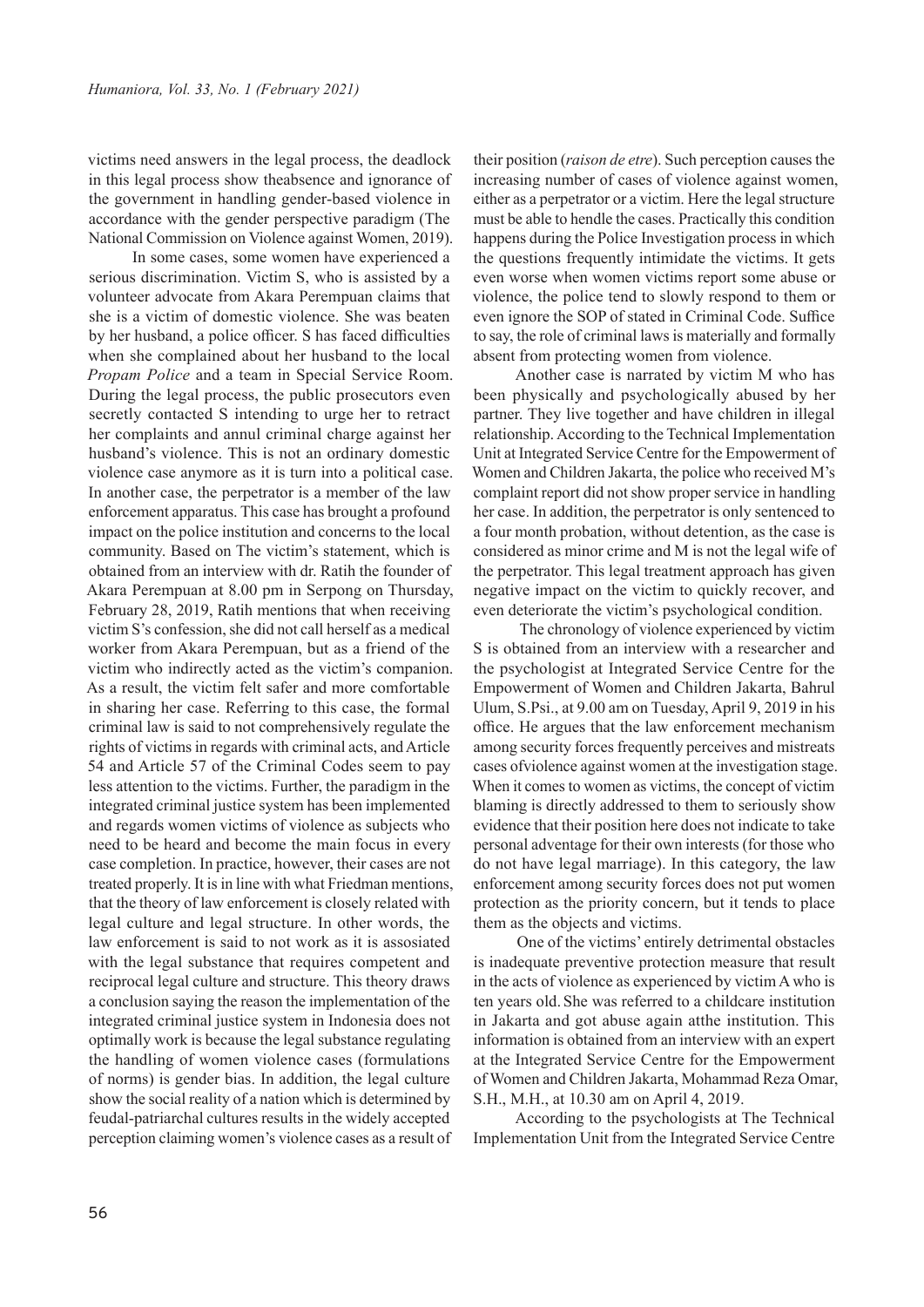for the Empowerment of Women and Children Jakarta, cases of sexual violence against girls must be immediately resolved considering that the victims are in childhood and the trauma they have suffered can threaten their lives in the future. This is one of the biggest obstacles due to the unprofessionalism of police officers in providing services and protecting women victims. To that end, women police are now appointed to become investigators in this unit. The unit equips them with gender-sensitive investigation method, especially in dealing with women victims of domestic violence (the Regulation issued by the Head of the National Police of the Republic of Indonesia Number 10/2007 on the Organization and Work Procedure of the Women and Children Service Unit within the State Police of the Republic of Indonesia). However, the UN Committee against Torture mentions these two mechanisms are not available at the lowest level of the Indonesian police, In addition, financial issues have hampered the work of these mechanisms (Association for the Prevention of Torture, 2019). In response to the many rolling obstacles, The National Commission on Violence against Women will provide supports for victims by sending letters of recommendation to the institutions in charge of victim protection. The representatives of this Commission can also attend as an expert to take care of cases with political interest to encourage effective case handling at the law enforcement officials, ministries and agencies. However, the absence of notification frequently result in the victims lack of information related to their cases.

Some evidences that deteriorate women protection are found here. In one side, the criminal justice system which serves to guarantee all citizens including women fails to provide fair treatment once they are involved in criminal cases as victims of violence. In another, women are usually treated as objects during the investigation process. Such poor treatment and discrimination against them are found in some court decisions (Criminal Code). First, the violence against the bodily integrity of women has been reduced to be a violation of the norms of decency. Such legal narration seems to prefer the society's morality to women as victims of crime. Here the articles about crimes against the bodily integrity and sexuality of women are put on chapter about crimes against decency. Consequently, the applied legal mechanism is not victims protection-oriented, but the society's morality instead. Second, the principle of *unus testis nullus testis* (one witness is no witness) in the context of proving women as victims of violence in private areas obstruct their rights to provide information in supporting their reports. In this case, the principles of laws have degraded and have even

ignored the existence of women victims of violence at the domination-subordination relation in their private areas. In turn, they frequently suffer from psychological intimidation that directly results in their narration of violence as the only proof that must be verified by the investigators.

The implementation of the Integrated Criminal Justice System for Handling Cases of Violence against Women that considers them as the centre of the judicial prosecution has frequently come to a deadlock. This condition is illustrated in detail by the theory of proving cases of violence that requires a process of presenting negative wattelijk (two pieces of evidence and the judge's conviction). It justifies the existence of the Integrated Criminal Justice System as an imaginary system and which is practically difficult to implement as women victims of violence can only provide a statement of evidence (self-recognition), and their only statement of evidence does not meet the requirements of negative wattelijk in theCriminal Code in this country.

In short, the country has failed to protect women victims of violence. The coordination among the state institutions (Police officer, prosecutors, advocates, and health service providers) in responding to women victims of violence is strong-patriarchic cultures. It circumstantially influences the patterns of the law enforcement.

On September 17-18, 2013, Cairo's High Court stated that the court has found the failure of the police to investigate cases of violence and harassment against women. The court has discovered a proof that the authorities did not enforce the law on prohibiting rape in several areas in Cairo. The women victims who reported about the abuse were sexually harassed. (Jamilah, Maryam, et al., 2019). In response, some Cairo religious and political leaders even blamed the women who protested this openly to the public, they turned around saying that women protesters were to blame for the beatings and rapes that have happened to them. Although the law prohibits rape in Egypt and its perpetrator is sentenced to death, in some circumstances, the rape that occurs in the household between married couples in Egypt is not considered as rape or sexual offences according to the law. Therefore, rape in the family remains common. It is even getting worse as the rape victims are often reluctant and are not brave enough to report and file charges (Song, 2018).

In Egypt, Cairo particularly, violence has become part of everyday life narratives for many civilians (Smith, 2015). Since 2005, there have been 47% of married women who claimed they have experienced physical,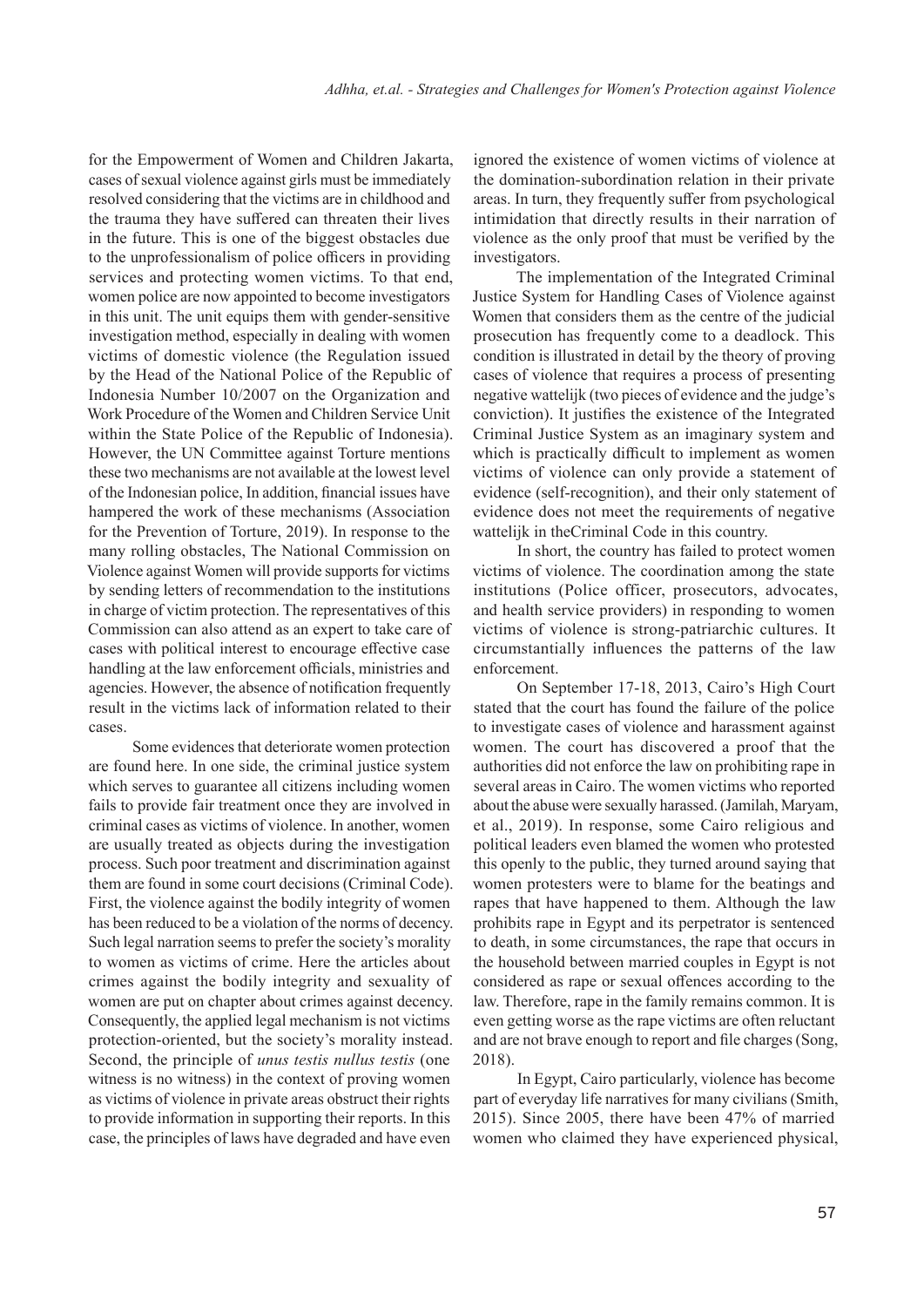emotional, or verbal abuse since the age of 15 in Cairo (Hassa, 2005). The Australian Department of Foreign Affairs and Trade (DFAT) reports that women in Cairo have faced the violence and discrimination challenges in public sphere in term of social, cultural and religious barriers. These barriers continue to place considerable limits on their participation. The majority of Egyptian women, regardless of their religious and socio-economic levels, have experinced social discrimination in longstanding traditional values and gender (Miwa, 2017). Their participation in the community and workforce is low compared to men's. DFAT considers the majority of Egyptian women have faced a high risk of gender-based violence (sexual violence and domestic violence) due to this limited participation (Thomson Reuters Foundation, 2017).

According to the UN Home Office, Domestic violence against women and girls is widespread throughout Egypt, and such violence is considered socially acceptable by society. Consequently, this wrong perception and misunderstanding causes more number of women victims to fail to report their case. In addition, the Egypt's status of law also poses a severe challenge for victims. It does not properly regulate the procedures for victims to prove that their partner have hurt and abused them. Domestic violence in Egypt contains different spectrum, many of which are violence that forms longterm persecution (UK Home Office, 2019). It even became a busy topic for public discussion in Cairo in 2019. There were several cases where women victims of violence faced brutal treatment and sexual harassment in the hands of Egyptian security forces. This phenomenon attracted public attention and showed that the police in Cairo failed to investigate violence and harassment against women. In another word, the authorities did not enforce the laws against rape.

The perpetrators are not only the authorities during the legal process but also the families of the victims. They have become the main actors of violence against women and girls in Cairo. No wonder if the government seems to neglect several cases of early and forced marriage (Biagini, Erika, 2017). The Cairo Institute for Human Rights Studies (2017) has confirmed this case and stated that most of the girls under the age of 18 in Cairo are married (Vyas, Seema, 2017).

There are a lot of families that force their daughters to have early marriage the pretext of practising local cultures and habits. This phenomenon primarily occurs in rural areas with more inadequate economic conditions. In some cases, women and girls are even forced to go with "temporary marriage" with wealthy strangers as a form of sexual exploitation settled by the families of the victims (Cairo Institute for Human Rights Studies, 2017).

The 2017 Thomson Reuters Foundation Survey mentions Cairo is one of the 19 largest cities in the world and is rated by the United Nations as the most dangerous city in the world for women to live in (Hoor-Ul-Ain, Syeda, 2020). This city has faced the large number of cases of sexual violence, but is lack of access to health services for marginalised people, orthodox cultural practices and low economic opportunities for women. Regarding the cultural traditions of Cairo women, many have encountered the worst and most dangerous fate in the world due to the on-going practice of female genital mutilation (FGM) which is ignored by the government and the authorities (Mansour, Fatma, et al., 2018).

Domestic violence, sexual harassment, and female genital mutilation (FGM) have been the most severe issues in Egyptian society (Dalal, Koustuv, et al., 2010). The country has adopted policies to eliminate these practices in recent years through a national strategy to combat violence against women (2015-2020). However, the policies have not seemed to be effectively implemented for several reasons: public resistance on weak law enforcement, abuse of responsibility by the police, and lack of adequate witness protection, which cause the victims to be reluctant to report and file criminal charges (Khodary, Yasmin, et al., 2019). Fortunately, the social movements have come up in several cities in Egypt, including Cairo. They initiate to offer practical assistance and temporary shelter to help women victims of violence. However, the number of these groups is not adequate to assist them. In addition, information about social support has not been able to reach women, victims of displacement and rural areas (Thomson Reuters Foundation, 2017).

#### **CONCLUSION**

Indonesia supports the protection of women victims of violence by making laws and policies to support them against any types of violence and abuse in a wellimplemented manner. The society and the Indonesian government have built access to justice for women victims of violence through an integrated criminal justice system. This system aims at reducing cases of violence against women immediately and dealing with the deadlock system to protect and guarantee the victims in a well-maintained legal process.

In another case, Egypt has reformed its laws and policies to give protection for women victims of violence through the 2014 Constitution. It shows the Egyptian Government uses gender differences on self-disclosure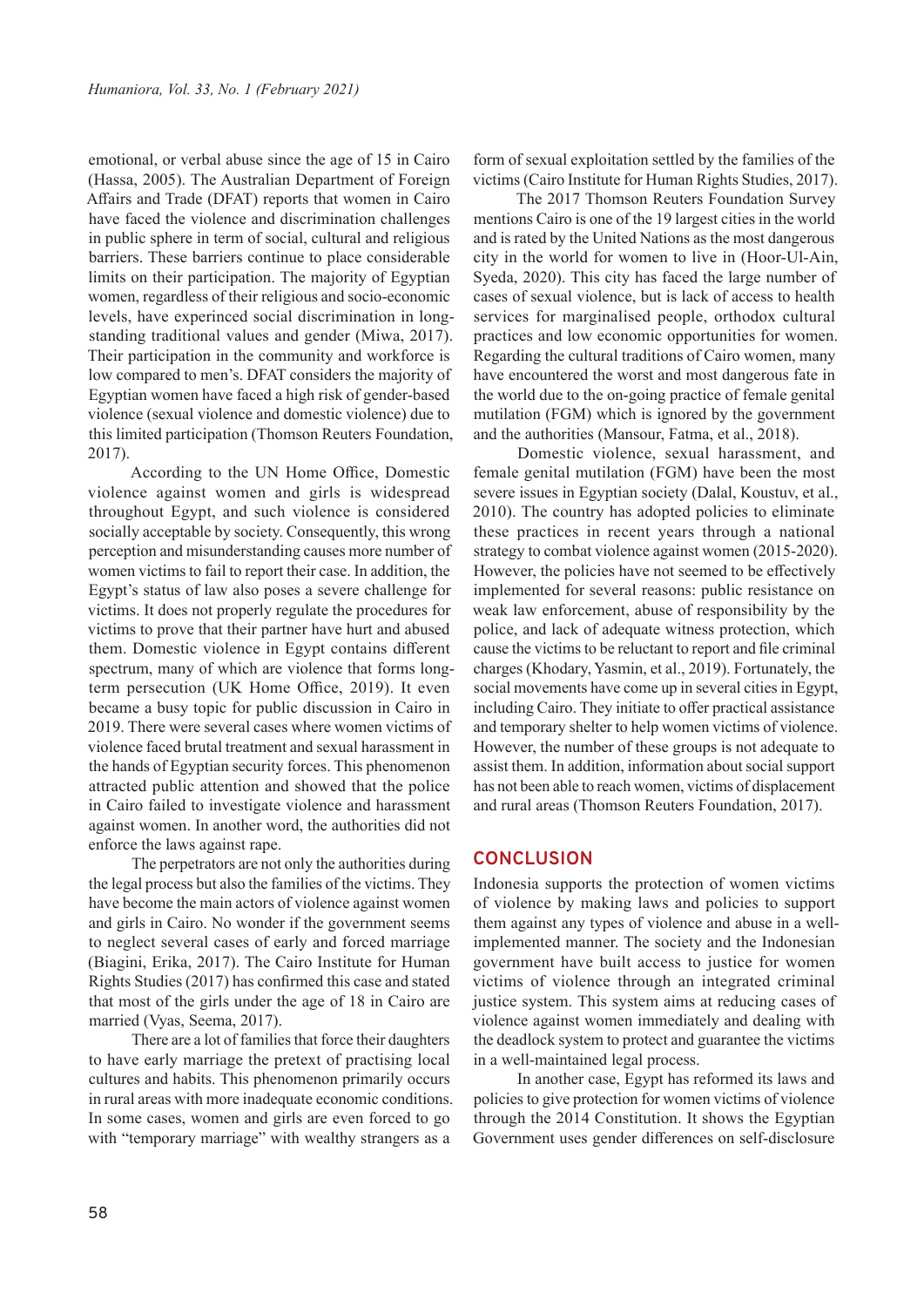to ensure the equality of women's rights and obligations without any discrimination. The policies regulate women protection against all types of violence and empower as well as care for women and girls victims in different levels of case handling.

However, the implementation of women victim protection by the policymakers and state institutions such as the Police and Local Governments in both countries is considered poor and needs more attention to improve. Inaddition, the social traditions, cultures, and religious doctrines also hinders the implementation due to the fact that the society misunderstands and regars such violence as a norm violation.

### **ACKNOWLEDGEMENT**

The research is supported by Institut Teknologi Sumatera under Research Grant for GBU-45 Publication Grant, and author would like to thank the Centre for Language Development of UIN Syarif Hidayatullah Jakarta for its proofreading service. Moreover, the author would like to thank Muhammad Refzah Omar, S.H., M.H., an expert on women Rights at the Integrated Service Centre for the Empowerment of Women and Children (UPT-P2TP2A) Jakarta; Bahrul Ulum, S.Psi., a Psychologist at UPT-P2TP2A Jakarta; and dr. Ratih Purwarini, M.Si., the founder of Akara Perempuan. Thank you for participating in the interview and sharing information and data about women's protection against violence in Jakarta.

## **REFERENCES**

- Abozaid, Ahmed M. (2020). Counterterrorism strategy and human rights in Egypt after the Arab uprising: A critical appraisal. *Aggression and Violent Behavior,* 101385. https://doi.org/10.1016/j.avb.2020.101385
- Adhha, Nurul (2019). Women Curative Protection on the Violence Victims: The Relevance of Maqasid al Shari'ah al-Islamiyyah on the Justice Access. *Al-Itqan: Journal of Islamic Science and Comparative Studies*, *3*(2), 125-158. Retrieved from https:// journals.iium.edu.my/al-itqan/index.php/al-itqan/ article/view/121
- Biagini, Erika (2017). The Egyptian Muslim sisterhood between violence, activism and leadership. *Mediterranean Politics, 22*(1), 35-53. https://doi.org/10.1080/13629395.2016.1230943
- Dalal, Koustuv, Stephen Lawoko, and Bjarne Jansson (2010). Women's attitudes towards discontinuation of female genital mutilation in Egypt. *Journal of Injury and Violence Research, 2*(1), 41-47. DOI: 10.5249/jivr. v2i1.33
- Douki, Saida, et al. (2003). Violence against women in Arab and Islamic countries. *Archives of Women's Mental Health, 6*(3), 165-171. https://doi.org/10.1007/ s00737-003-0170-x
- Elghossain, Tatiana, et al. (2019). Prevalence of intimate partner violence against women in the Arab world: a systematic review. *BMC International Health and Human Rights, 19*(1), 1-16. https://doi.org/10.1186/ s12914-019-0215-5
- Ellsberg, Mary, et al. (2015). Prevention of violence against women and girls: what does the evidence say? *The Lancet, 385*(9977), 1555-1566. http://dx.doi. org/10.1016/ S0140-6736(14)61703-7
- El-Nimr, Nessrin Ahmed, Salma Gouda, and Iman Wahdan. (2020). Violence against Women in a Slum Area in Helwan, Cairo, Egypt: A Community Based Survey. *Journal of Research in Health Sciences, 20*(1), 1-5. DOI: 10.34172/jrhs.2020.01
- Fahmy, Khaled (1999). The anatomy of justice: forensic medicine and criminal law in nineteenth-century Egypt. *Islamic Law and Society, 6*(2), 224-271. https://doi.org/10.1163/1568519991208682
- García-Moreno, Claudia, et al. (2015). Addressing violence against women: a call to action. *The Lancet, 385*(9978), 1685-1695. http://dx.doi. org/10.1016/S0140-6736(14)61830-4
- Guimei, Maaly, Faten EzEldin Fikry, and Ola Mamdouh Abd Elwahed Esheiba (2012). Patterns of violence against women in three communities in Alexandria, Egypt. *MCN: The American Journal of Maternal/ Child Nursing, 37*(5), 331-338. DOI: 10.1097/ NMC.0b013e31825c99d8
- Hoor-Ul-Ain, Syeda (2020). Public sexual harassment mayhem on public transport in megacities-Karachi and London: A comparative review. *Aggression and Violent Behavior*, 101420. https://doi.org/10.1016/j. avb.2020.101420
- Htun, Mala, and Francesca R. Jensenius (2020). Fighting Violence Against Women: Laws, Norms & Challenges Ahead. *Daedalus, 149*(1), 144-159. https://doi.org/10.1162/daed\_a\_01779
- Jamilah, Maryam, and Yon Machmudi (2019). Political Gender Inequality in Egypt after the Arab Spring (2011–2013). *2nd International Conference on Strategic and Global Studies (ICSGS 2018)*. Atlantis Press, 186-192.
- Kato, Miwa (2017). Women of Egypt. *Cairo Review of Global Affairs, 10,* 42-51. https://cdn.thecairoreview. com/wpcontent/uploads/2017/01/cr24-kato.pdf
- Khodary, Yasmin, and Nehal Hamdy (2019). FGM in Egypt between socio-cultural barriers and lack of political will. *Journal of Aggression, Conflict and Peace Research,* 252-262. DOI: 10.1108/ JACPR-03-2019-0406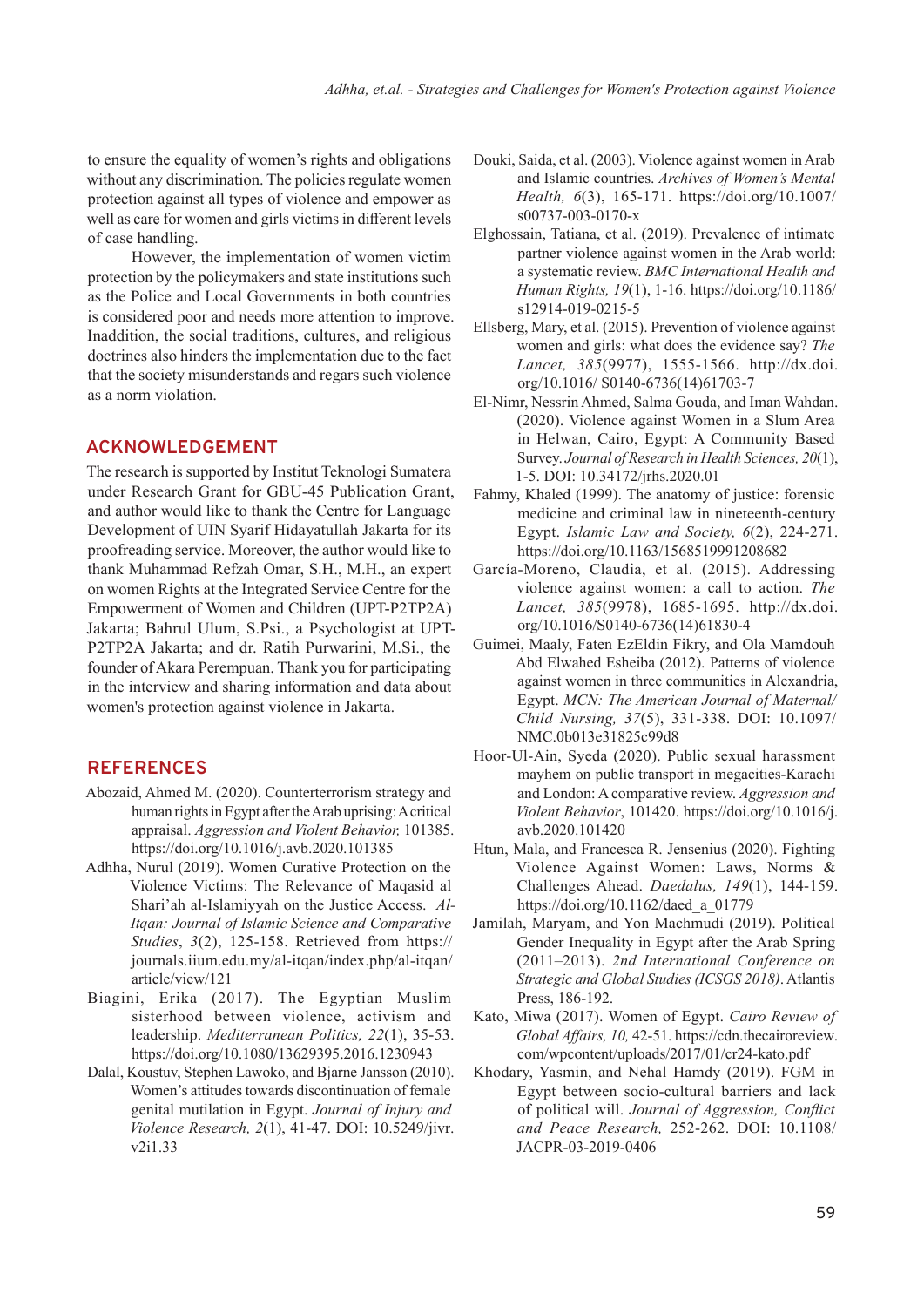- Mansour, Fatma, and Hanan Abdel Mohdy (2018). Intimate Partner Violence among Women with Female Infertility. *American Journal of Nursing, 6*(5), 309- 316. DOI:10.12691/ajnr-6-5-13
- McCleary-Sills, Jennifer, et al. (2016). Stigma, shame and women's limited agency in help-seeking for intimate partner violence. *Global Public Health, 11*(1-2), 224- 235. https://doi.org/10.1080/17441692.2015.1047 391
- Michau, Lori, et al. (2015). Prevention of violence against women and girls: lessons from practice. *The Lancet, 385*(9978), 1672-168. https://doi. org/10.1016/S0140-6736(14)61797-9
- Novisky, Meghan A., and Robert L. Peralta (2015). When women tell: Intimate partner violence and the factors related to police notification. *Violence against Women, 21*(1), 65-86. DOI: 10.1177/1077801214564078
- Vyas, Seema (2017). Marital violence and sexually transmitted infections among women in postrevolution Egypt. *Sexual & Reproductive Healthcare*, *13*, 68-74. https://doi.org/10.1016/j.srhc.2017.06.002
- Wismayanti, Yanuar Farida, et al. (2019). Child sexual abuse in Indonesia: A systematic review of literature, law and policy. *Child Abuse & Neglect, 95*, 104034. https://doi.org/10.1016/j.chiabu.2019.104034

#### **Books**

- Adhha, Nurul (2020). *Pemulihan Perempuan Korban Kekerasan, Analisis Perspektif Hukum Positif dan Hukum Islam*. Yogyakarta: KBM Indonesia.
- Afkhami, Mahnaz, Yakın Ertürk, and Ann Elizabeth Mayer (2019). *Feminist advocacy, family law and violence against women: international perspectives.* Routledge; International Development Research Centre,.https://www.idrc.ca/sites/default/files/sp/ Images/IDRC%20Books/idl-57272.pdf
- Australian Department of Foreign Affairs and Trade (DFAT) (2017). Country Information Report Egypt, 19 May 2017. https://dfat.gov.au/about-us/publications/ Documents/countryinformation-report-egypt.pdf
- Hassan, F. (2009). *Egypt Violence Against Women Study*: *A Summary of Findings.* Egypt: Secretary General National Council for Women Cairo.
- Lawrence M. Friedman (1984). *American Law: An Introduction*. New York: W.E. Norton & Company.
- National Council for Women (2015). *The National Startegy for Combating Violence Against Women*. Cairo: National Council for Women.
- Phillips, Janet, et al. (2015). *Domestic violence: Issues and policy challenges*. Australia: Department of Parliamentary Services-Parliamentary Library.

Sudikno Mertokusumo (1999). *Mengenal Hukum Sebuah* 

*Pengantar*. Yogyakarta: Liberty.

- Supriyadi Widodo Eddyono, dkk. (2015). *Envisioning Indonesian Criminal Code Reform: Challenges in Reforming Criminal System and Protecting Civil Liberties*. Jakarta: Institute for Criminal Justice Reform (ICJR).
- The National Commission on Violence against Women (2017). *Membangun Akses ke Keadilan bagi Perempuan Korban Kekerasan*. Jakarta: Komnas Perempuan.
- The National Commission on Violence against Women (2015). *Kekerasan Terhadap Perempuan: Negara Segera Putus Impunitas Pelaku*. CETAHU, Republic of Indonesia.
- The National Commission on Violence against Women (2016). *Kekerasan Terhadap Perempuan Meluas: Negara Urgen Hadir Hentikan Kekerasan Terhadap Perempuan di Ranah Domestik, Komunitas dan Negara*. CETAHU, Republic of Indonesia.
- The National Commission on Violence against Women (2017). *Dari Gang Rape hingga Femicide, Alarm bagi Negara untuk Bertindak Tepat*. CETAHU, Republic of Indonesia.
- The National Commission on Violence against Women (2018). *Tergerusnya Ruang Aman Perempuan dalam Pusaran Politik Populisme*. CETAHU, Republic of Indonesia.
- The National Commission on Violence against Women (2019). *Korban bersuara, Data Berbicara Sahkan RUU Penghapusan Kekerasan Seksual Sebagai Wujud Komitmen Negara*. CETAHU, Republic of Indonesia.
- The National Commission on Violence against Women (2020). *Kekerasan Meningkat Kebijakan Penghapusan Kekerasan Seksual Untuk Membangun Ruang Aman Bagi Perempuan dan Anak Perempuan*. CETAHU, Republic of Indonesia.
- UK Home Office (2019). Country Policy and Information Note Egypt: Women, Version 2.0, June 2019, UK: UK Home Office, accessed on 2019.https://assets. publishing.service.gov.uk/government/uploads/ system/uploads/attachment\_data/file/810875/ Egypt - Women - CPIN - v2.0 June 2019 external.pdf.
- United Nation Beirut (2017). *Status of Arab Women Report 2017 Violence Against Women: What is at Stake?* Beirut: United Nation.
- United Nations Development Programme (UNDP) (2018). *Egypt Gender Justice and The Law: Assessment of laws affecting gender equality and protection against gender-based violence.* New York: UN.
- United Nations Economic and Social Commission for Western Asia (ESCWA) (2016). *Against Wind and Tides: A Review of the Status of Women and Gender*